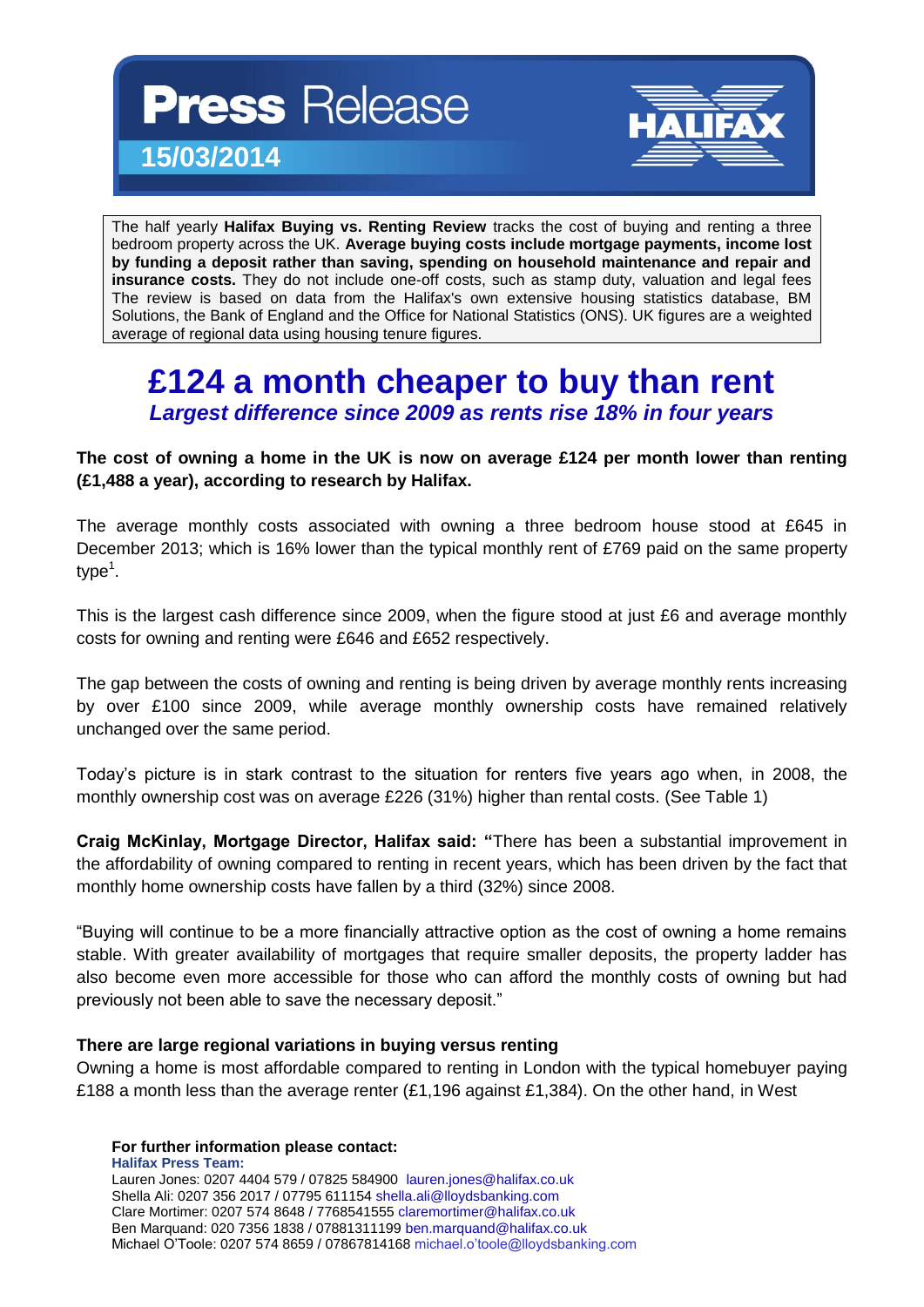

Midlands and East Anglia the difference is marginal, with average monthly buying costs just £6 lower than average monthly rental costs (£553 against £559 and £633 against £640 respectively) (See Table 2). However, the level of deposit required by buyers varies significantly across regions, particularly for first time buyers in London, which is also likely to influence whether then can afford to buy.

#### **Home purchase at its highest level for five years but remains well below peak**

The lower costs of owning compared with renting; an improved economic outlook and a greater availability of mortgages that require a smaller deposit may have contributed to the 15% increase in the number of house sales in 2013 compared to 2012. Sales last year were the highest since 2007  $(1,619,000)$  but were still 34% lower at 1,069,000<sup>2</sup>.

|          | Average<br>monthly<br>buying costs | Average<br>monthly<br>rental costs* | $\%$<br>difference | difference |
|----------|------------------------------------|-------------------------------------|--------------------|------------|
| Dec-08   | £945                               | £719                                | 31%                | £226       |
| $Dec-09$ | £646                               | £652                                | $-1\%$             | -£6        |
| $Dec-10$ | £643                               | £680                                | $-6%$              | $-E38$     |
| $Dec-11$ | £614                               | £713                                | $-14%$             | -£99       |
| $Dec-12$ | £621                               | £741                                | -16%               | -£120      |
| $Dec-13$ | £645                               | £769                                | $-16%$             | $-£124$    |

#### **Table 1: UK average monthly buying costs and rental payments\***

Sources: Halifax, BM Solutions and ONS

**\***Weighted average of regional data using housing tenure figures.

**For further information please contact:**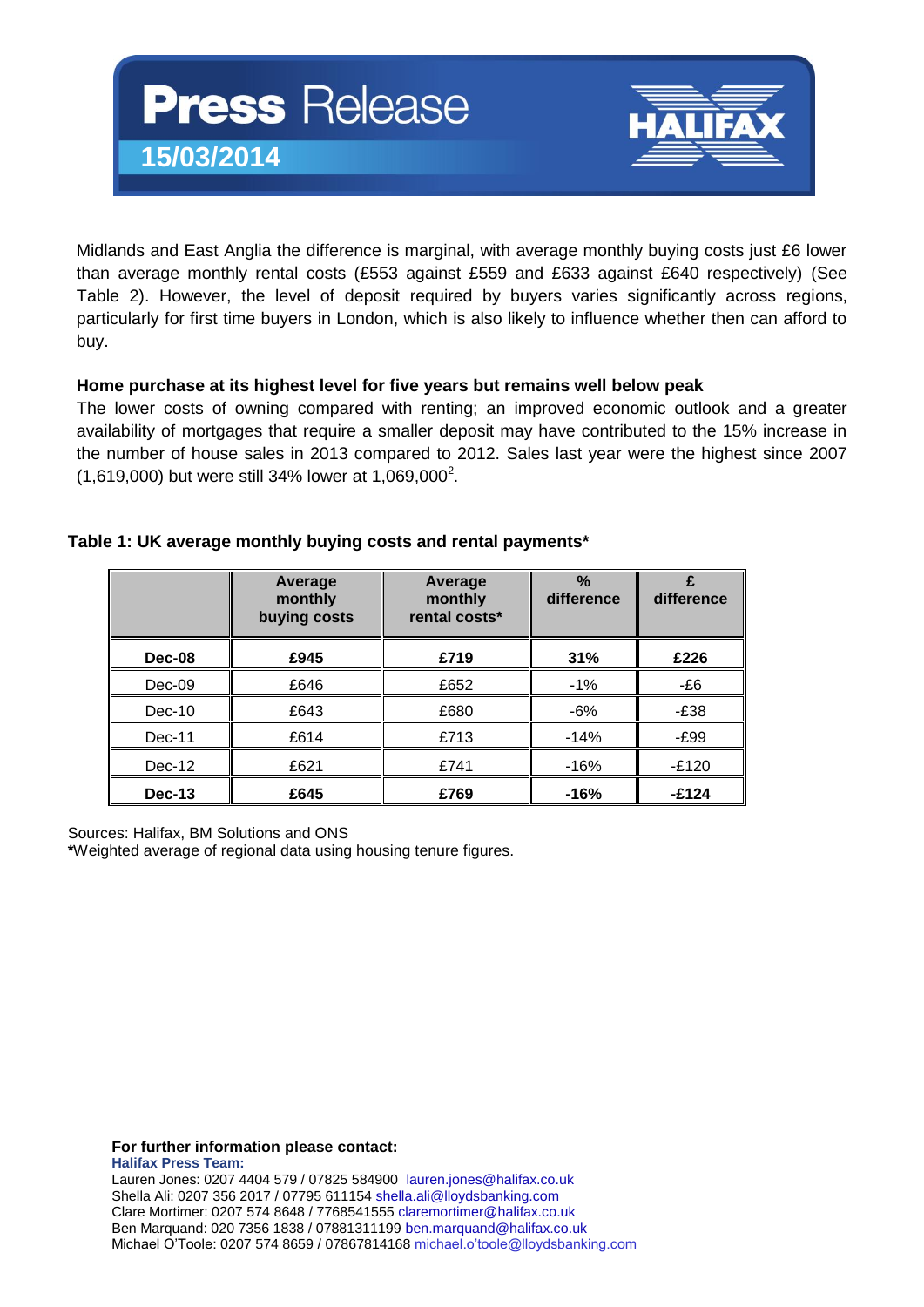

#### **Table 2: Average monthly buying and rental costs by region, December 2013**

|                        | Average<br>monthly<br>buying costs | Average<br>monthly<br>rental costs | $\frac{9}{6}$<br>difference | £<br>difference |
|------------------------|------------------------------------|------------------------------------|-----------------------------|-----------------|
| Greater London         | £1,196                             | £1,384                             | $-14%$                      | $-E188$         |
| Northern Ireland       | £365                               | £419                               | $-13%$                      | $-E54$          |
| Wales                  | £465                               | £514                               | $-10%$                      | $-E50$          |
| <b>North</b>           | £460                               | £498                               | $-8%$                       | $-E38$          |
| Scotland               | £527                               | £568                               | $-7%$                       | $-E41$          |
| North West             | £500                               | £535                               | -7%                         | $-E35$          |
| Yorkshire & the Humber | £478                               | £512                               | $-7%$                       | $-E34$          |
| South West             | £692                               | £736                               | -6%                         | $-E43$          |
| South East             | £867                               | £918                               | $-6%$                       | $-E52$          |
| East Midlands          | £516                               | £538                               | $-4%$                       | $-E22$          |
| <b>West Midlands</b>   | £553                               | £559                               | $-1%$                       | -£6             |
| East Anglia            | £633                               | £640                               | $-1\%$                      | -£6             |

Sources: Halifax, BM Solutions and ONS

#### **Editors' Notes:**

### 1 **Average buying costs:**

Average buying costs include mortgage payments (weighted average of repayment and interest-only mortgage payments), household maintenance, repair, minor alterations and insurance costs. Mortgage payments refer to the average new borrower (including both first-time buyers and homemovers). Figures relate to the first year of purchase.

#### **Rental payments:**

Average rental payments are based on rental data from Birmingham Midshires. UK figures are a weighted average of the regional rental data and are based on new loans only. Weights have been calculated using regional housing tenure data from the CLG. Rental payments refer to the average for a three bedroom house over 12 months to December.

#### 2 Source: HMRC.

#### **Mortgage payments:**

Mortgage payments are the weighted average of repayment (capital and interest) and interest-only mortgage payments. They refer to the average for a new borrower – either first-time buyer or home mover. Weights have been constructed using FCA regulated mortgage statistics on advances by mortgage type. Average mortgage payments (both repayment and interest-only) have been calculated using house price data from the Halifax's own extensive housing statistics database and Bank of England series on the average of UK resident banks' sterling weighted average interest rate loans secured on dwellings to households for new borrowers only. It is assumed

#### **For further information please contact:**